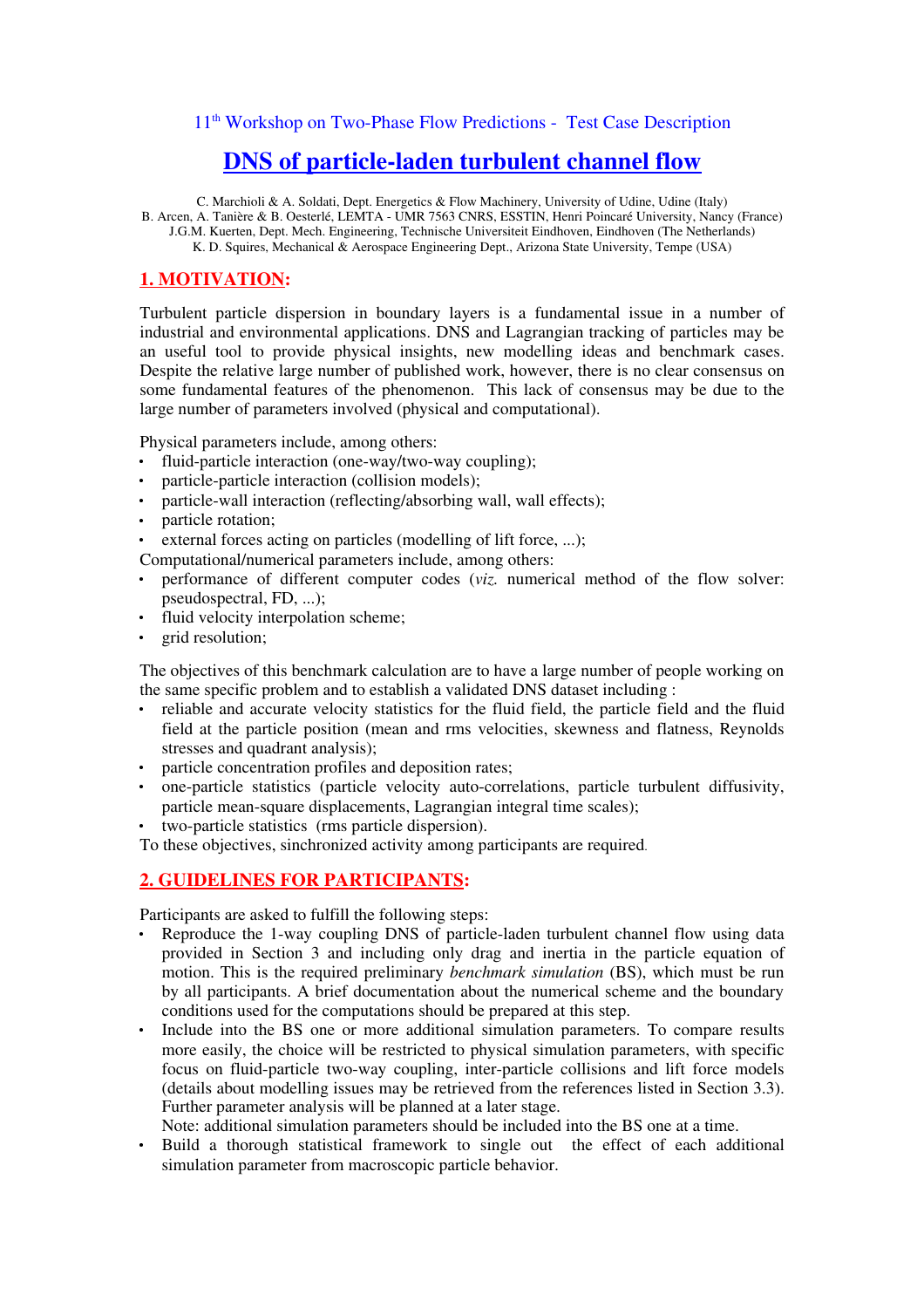## **3. PARAMETERS OF THE BENCHMARK SIMULATION:**

### **3.1 Fluid**:

| Shear Reynolds number $(Rez)1$   Shear velocity $(uz)$   Density $(\rho)$   Kinematic viscosity $(v)$ |               |                       |                                              |
|-------------------------------------------------------------------------------------------------------|---------------|-----------------------|----------------------------------------------|
| 50                                                                                                    | $0.11775$ m/s | 1.3 kg/m <sup>3</sup> | $1.57 \; 10^{-5} \; \mathrm{m}^2/\mathrm{s}$ |

<sup>1</sup>Shear Reynolds number:  $Re_\tau = u_\tau h/v$  with h = half channel height (see sketch below).

Note: all variables are made dimensionless (in wall units, identified by the superscript +) using  $u_{\tau}$  and  $v$ .

Physical flow domain:



Computational domain:

- (i) Grid:  $N_x$  x  $N_y$  x  $N_z$  = 128 x 128 x 129 nodes (at least);
- (ii) Boundary Conditions: periodicity in x and y, no slip at the walls.

#### **3.2 Particles**:

| <b>Dimensionless</b><br>Stokes number $(St)^1$ | Number of tracked<br>particles (Np) | Average volume<br>fraction $(\Phi_{V})$ | Average mass<br>fraction $(\Phi_M)$ |
|------------------------------------------------|-------------------------------------|-----------------------------------------|-------------------------------------|
|                                                | > 100000                            | $>$ 3.52 10 <sup>-8</sup>               | $> 2.35$ 10 <sup>-4</sup>           |
|                                                | >100000                             | $>$ 3.93 10 <sup>-6</sup>               | $>$ 3.02 10 <sup>-3</sup>           |
| 25                                             | > 100000                            | $>$ 4.40 10 <sup>-5</sup>               | $>$ 3.38 10 <sup>-2</sup>           |

<sup>1</sup> Stokes number: St =  $\tau$  <sub>p</sub>/  $\tau$ <sub>f</sub> with  $\tau$ <sub>f</sub> =  $u^2 \tau / v$ .

- Particles are assumed to be pointwise, rigid and spherical.
- Density:  $\rho_p = 1000 \text{ kg/m}^3$  ( $\Rightarrow \rho_p / \rho = 769.23$ ).